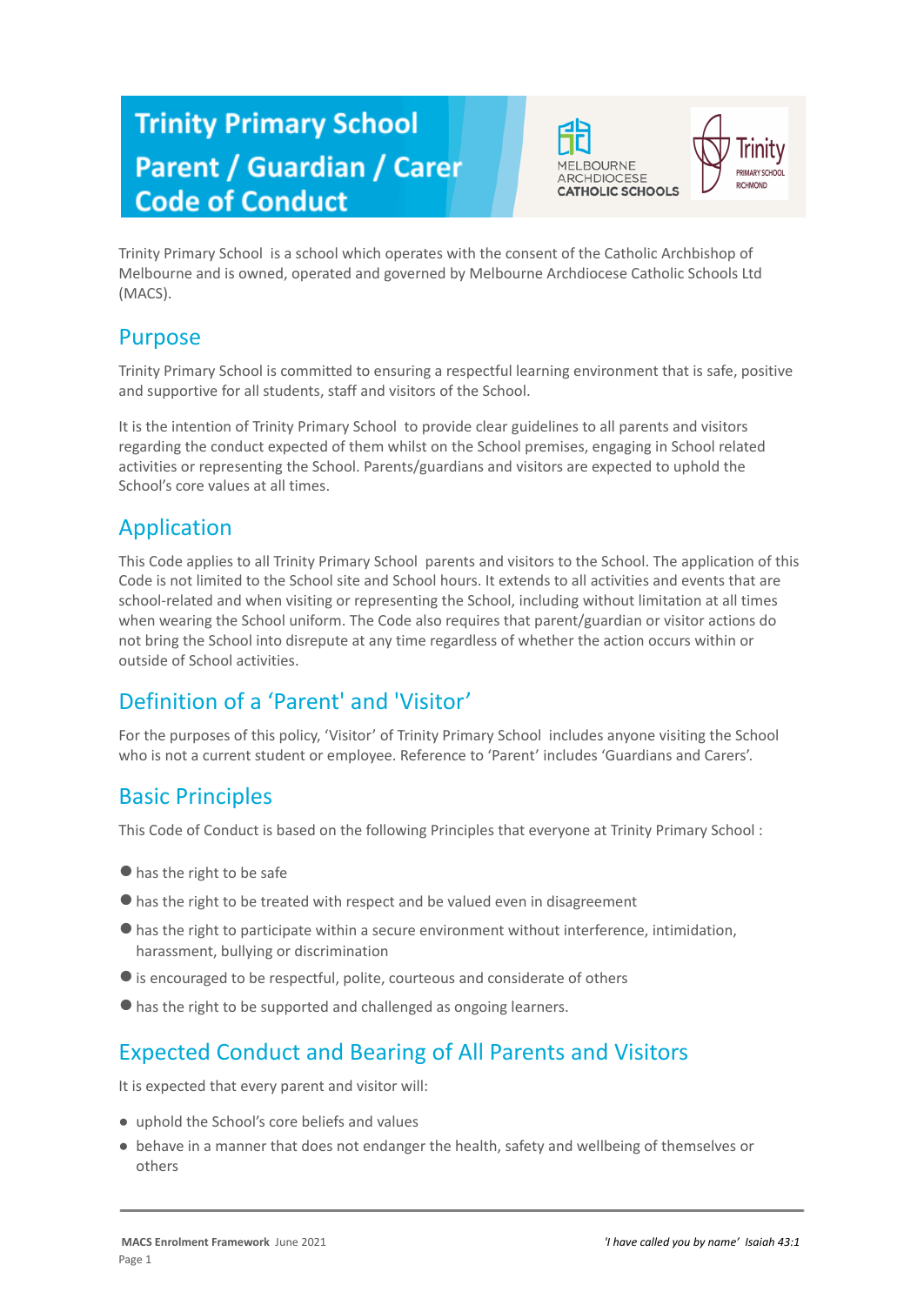- abide by all health and safety rules and procedures operating within the School and other locations at which they may visit whilst representing the School
- ensure that their actions do not bring the School into disrepute
- respect School staff and accept their authority and direction within the exercise of their duties at the School
- observe all School rules as required
- strictly adhere to the School's policies and procedures as required
- behave with respect, courtesy and consideration for others
- refrain from all forms of bullying and harassment
- refrain from any form of verbal insult or abuse and from any form of physical abuse or intimidation
- refrain from activities, conduct or communication that would reasonably be seen to undermine the reputation of the School, employees or students of the School (including activities on social media);
- respect School property and the property of staff, contractors, volunteers and other students
- not be intoxicated by alcohol or under the influence of illicit drugs or other substances harmful to health whilst visiting the School site, attending School functions or engaging in School based activities
- respect school staff and accept their authority and direction within the exercise of their duties at the School
- use the School's Complaints Handling Policy to seek resolution for any problems that arise, and accept the school's procedures for handling matters of complaint.

# Unacceptable Conduct

Unacceptable conduct includes, but is not limited to:

- touching, handling, pushing or otherwise physically or sexually engaging with students, children or others in a manner which is not appropriate and may endanger the health, safety and wellbeing of that person
- any form of physical or verbal violence including fighting, assault or threats of violence
- approaching a child that is not your own with a view to disciplining that child for their behaviour (such matters are only to be dealt with by school staff)
- approaching other school parents to resolve issues arising between students at school (such matters should be referred to school staff)
- any form of cyber bullying or cyber abuse that is directed towards the school, staff members, students or parents or any member connected to the School
- any form of threatening language, gestures or conduct
- language or conduct which is likely to offend, harass, bully or unfairly discriminate against any student, employee, contractor, volunteer or other
- theft, fraud or misuse of School resources
- the use of inappropriate or profane words or gestures and images
- visiting School, attending social, sporting or other functions whilst intoxicated by alcohol or under the influence of illicit drugs or other substances harmful to health
- smoking on the School premises or within the immediate environs of the School
- claiming to represent the School in any matter without explicit permission from the School Principal to do so.